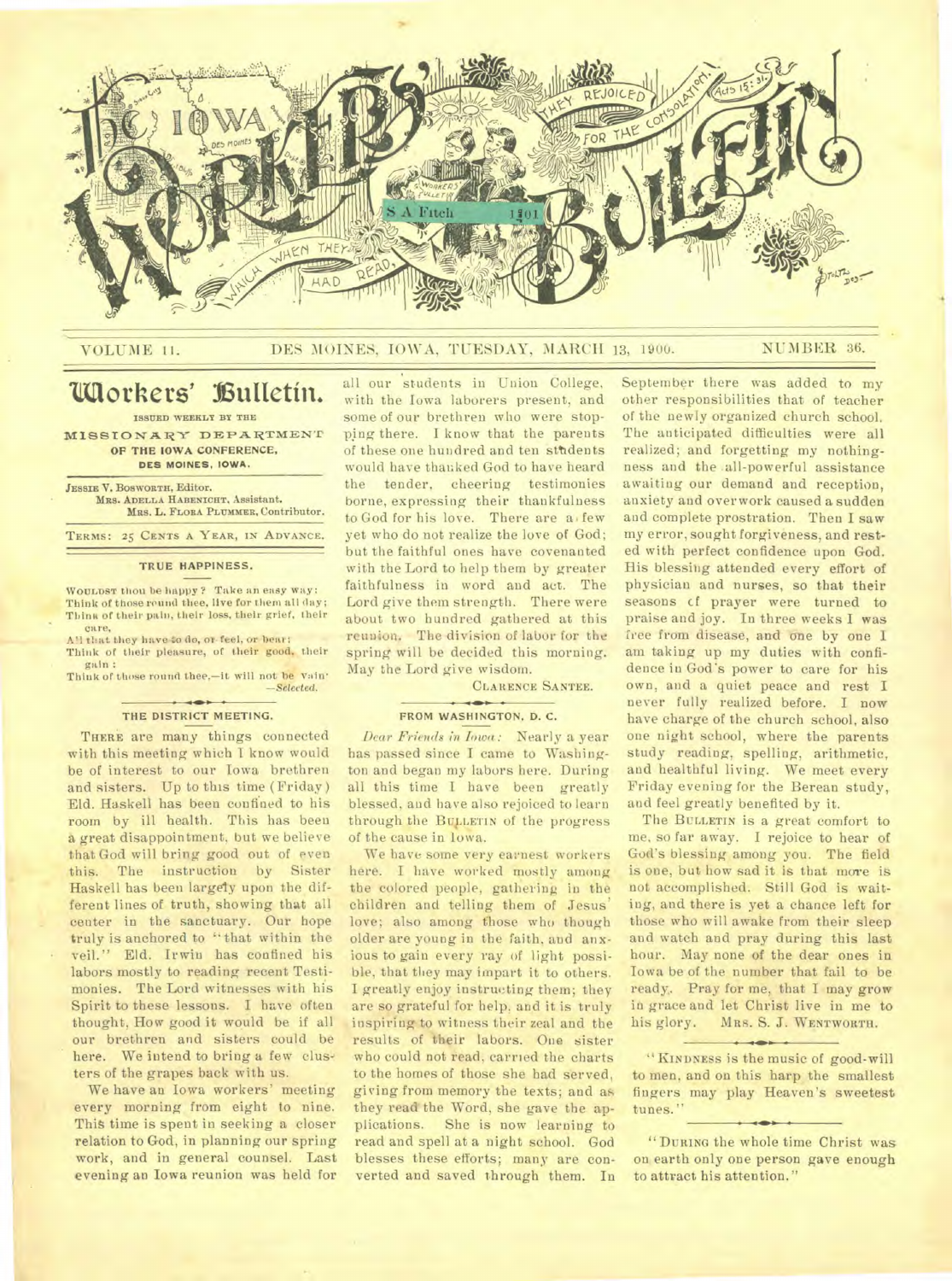# **FIELD REPORTS.**

# **MOUNT PLEASANT CONVENTION.**

**THIS** meeting was held Jan. 25-28, for the consideration of such topics as most concerned the officers of the local churches and Sabbath-schools in their work. The churches and companies at Pulaski, Libertyville, Ottumwa, Burlington, and Ft. Madison were each represented. The evenings were occupied by preaching services, and the days were devoted to convention work, which was different from the usual manner of conducting general meetings, and gave an opportunity for the local workers to take part more than if all the time were given to talks by the Conference workers present. This we believe is a good plan, as it develops talent by giving more a part. Friday was devoted to a consideration of the Sabbath school work; Sabbath, to the organization and duties of the officers of the church; and Sunday, to the missionary work. The thought of the two ways, the right and wrong, and the importance of learning the right way, was brought out by Eld. Washburn in the opening sermon Thursday night; the importance of order in all lines of the church work was emphasized by the first paper Friday morning on "Order in the Sabbath-school;" the importance of organization was beautifully brought out by Eld. Morrison Sabbath forenoon; and the fact that *all true* missionary work must begin at home, was emphasized in the paper on "Home Missionary Work" read Sunday morning. If all of the members, and especially the officers of our churches, will seek to learn and walk in the right way, in that order which is the first law of heaven, thus making possible a perfect and powerful organization, which shall begin to work like Christ at home, and reach out until all of the world is reached with the message for to-day, the Lord's work will certainly go forward with great power.

The topics considered other than those mentioned were: The object of studying the Sabbath-school lessons, and how to study them; proper distribution of teachers, and how to produce them; the relation the Sabbathschool sustains to the church; duties of church officers, elders, deacons, clerks and treasurers; what is the limit of the official capacity .of each ? how much power has God conferred upon church officers? how far should

the church hold them in respect because of their office? what is the meaning of laying on of hands ? the missionary secretary; the missionary Reading-Circle; and the foreign missionary work.

The Conference workers present were Elds. J. H. Morrison, C. Santee, Henry Nicola, C. A. Washburn, Brn. W. M. Adams, Carl Jensen, and Sister Jessie L. Adams. The local workers who led out in the work were: C. W. Smouse, Merric Vaughn, A. E. Van Syoc, J. V. Vaughn, Mary Van Syoc, A. L. Hoyt. Alma Nelson, Cora E. French, E. Delta Vaughn, and S. U. Bosworth.

The Spirit of God was certainly present as a teacher. We feel it was indeed a profitable meeting, and many so expressed themselves.

S. U. **BOSWORTH.** 

# **RUTHVEN CHURCH SCHOOL.**

**KNOWING** that you are interested in educational work, I will tell how God has blessed us at this place. December 5, 1899, I commenced teaching a family school with three pupils. The members of the Ruthven church are so scattered that the children can not all meet in one place, and there was no prospect of securing a room in which to hold school. But as I went to church and saw the children and youth in the Sabbath-school, my heart went out for them, knowing that schools should be provided for them. Some of the parents seemed anxious to get their children out of the public schools, but the way seemed hedged up.

Knowing that God never tells his people to do that which is impossible, we went forward praying, working, and trusting God to open up the way, which he did. A room was offered us, and the first of January we opened a school in Ruthven with twelve pupils. The school in Ruthven is held during the forenoon, the pupils preparing their lessons at home. A school of seven is held in the country during the afternoon. Thus nineteen children and youth in all are attending the schools.

The direction of God has been plainly seen. We have met difficulties, and as one was removed the next step had to be taken by faith; but God has not disappointed us. It is his work, and it must succeed. We as teachers and pupils should let him guide and we follow. One mother said that she could see that the Spirit of God was

working upon the hearts of her boys since they had entered the school. Another stated that her boy said that he would never again go to any but a church school. One young lady from the high school said that we do not have the convenience of the public schools, but it is so much nicer. One mother, in speaking of her child, said she could see a marked change in the home life. My heart is full of praise to God for having led me out of public school work into the school of God, where we may all be taught of him.

**EMMA BEAMAN.** 

### **WINTHROP.**

**WE** have been greatly blessed the past two weeks in having Bro. Wm. Guthrie with us. We feel to praise God for the words of truth that he gave us. Our very hearts burned within us as the word was presented to us so forcibly and plainly, and we all feel strengthened to go forward. Several were deeply moved, and we hope and pray that they will have the courage to come out on the Lord's side. One started to serve the Lord, for which we feel to praise God. May the seeds that have been sown here be blessed, that others may accept the truth. **CELENA STONEMAN.** 

*Ma reit 4.* 

# OBITUARY.

FESSLER.-Died at Sac City. Iowa, Feb. 20. 1900. Mrs. Caroline Fessler, wife of David Fess**ler, aged 65 years and 30 days.** 

Deceased was the mother of Sister Clara E. Bair, who made her home with her, and was a great comfort to her during her last sickness. She leaves four other children, all married. She embraced the Sabbath truth three years ago, and died in full confidence of sins forgiven. Her final sickness began the first of last December, which at first was stomach and bowel trouble, but later developed into dropsy, by reason of which she was unable to lie in bed and was compelled to sit up constantly during the last six weeks, until death relieved her intense suffering. The *Sac County Democrat,*  mentioning her death, says of her: "Mrs. Fessler was a lady whom all of her neighbors held in high esteem. She lived a long and useful life, beloved by all who knew her; and died with an abiding faith that death is but a dreamless sleep, from which the just will be joyously awakened when the Saviour again appears on earth to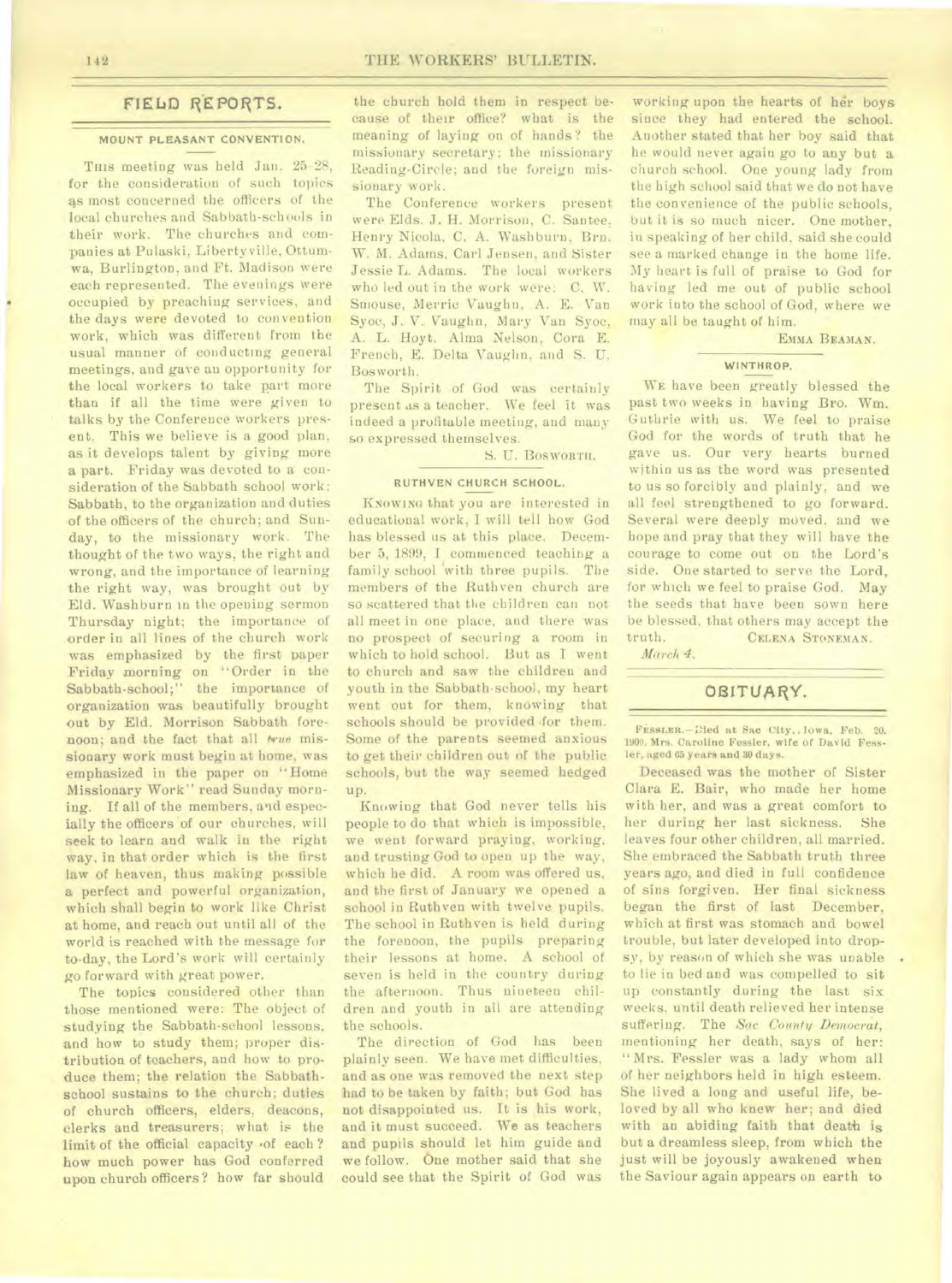claim his own." Services were conducted in the Cedar M. E. church by the writer, in the presence of a large and attentive audience.

#### C. PELMULDER.

**SFIRPRERD.—Died** Feb. 19, IWO, Francis 0. :Shepherd. aged 63 years, 5 months. and 16 days.

He removed from Ohio to Van Buren -county, Iowa, in the spring of 1839. In early life he became a member of the M. E. church; but united with the S. D. Adventists through the efforts of Eld. L. McCoy in 1878, in which faith he died. He was bedfast about four years with rheumatism, but endured his afflictions and pain with grace and great patience. His cheerful disposition and hope and faith in his Redeeiner, of which it gave him pleasure to speak, were always a source of encouragement to all who came in contact with him. We feel confident that a servant of the Lord has gone to receive his reward with those who will have part in the first resurrection. His character and life were pure and upright. He leaves a wife, one son, and three daughters, with many friends, to mourn.

L. J. SCHMIDT.

# THE BOOK WORK.

**THE** re%tiess millions wait

- That light whose dawning maketh all things new;
- Christ also waits, but men are slow and late. Have we done what we could? Have I? Have you?
- A cloud-of witnesses above encompass us ; We love to think of all they see and know.
- But what of this great multitude in peril, Who sadly wait below?
- .0h. let this thrilling vision move us
- To earnest prayers and deeds unknown ; That souls redeemed from many lands may Join us,

When Christ brings home his own. *—Selected.* 

#### THE CANVASSING; WORK.

Too much can not be said in regard to this important branch of the work. The Spirit of God has again and again appealed to us, that men and women should take hold of this work and carry it forward. The statement is made that where there is one canvasser in the field to-day there should be one hundred.

"The work is a good one, the object high and elevating. It is more important than many have regarded it; and as much care and wisdom must be used in selecting workers as in selecting men for the ministry." It is very necessary that workers should be taught. "God has committed to each of us his sacred trusts, for which he holds us accountable. He desires us so to educate the mind that we may be able to accomplish the greatest good, and reflect the glory to the Giver. He. who gives himself to so sacred a work should bend all his energies to its accomplishment. Every other consideration should become secondary to this great object."

The work before us is great. The world is asleep, and we should lose no time in heralding these truths. "We want faithful Calebs who will raise their voices fearlessly in defence of right, who are the first to press into the front of the battle and plant the banner of truth in the heart of the enemy's camp."

Jesus calls for men and women who will volunteer to co-operate with him in this work. God would have us balenced in judgment and character. We should cultivate ourselves on all points. "Canvassers need self-culture and polished manners, not the affected and artificial manners of the world, but the agreeable manners that are the natural result of kindness and a desire to copy the example of Christ."

As we go from house to house, carrying the truth to the very doors of the people, many times they will not appreciate our work, or see its importance. The unseen Helper is by our side, and as we cherish this thought that Christ is to be our companion, a holy awe, a sacred joy will be felt by us amid all the trying experiences we pass through. "No joy can equal the assurance of being an instrument in the hand of God for saving souls."

"Those who unreservedly give themselves to this work, who faithfully reflect the beams of the Sun of Righteousness, fulfilling their mission with fidelity and love, will be recompensed on earth by the sweet consciousness of duty performed; and in the bright hereafter, when the saints shall come into their inheritance, the devoted worker for Christ will be welcomed into the joy of his Lord, hearing from the Master's lips, ' Well done, thou good and faithful servant.'"

MARY L. HASKELL.

REPORT for week ending March 2: Lewis Hilliard (Prophecies of Jesus), 21 hours, 8 orders, value \$13.50; value helps \$4.50; 3 books delivered, value .\$5.25. R. W. Church ( Miscellaneous), 16 hours, 8 orders, value \$2.00; 6 books delivered, value \$2.50.

# THE SABBATH-SCHOOL.

### CONDUCTED BY MRS. JESSIE L. ADAMS.

#### HOUSE-TO-HOUSE WORK.

"IT is the work of the Christian teacher and scholar to make earnest efforts, that the ranks of Christ may be *continually increased,* **to** *invite* every soul to stand under the blood-stained banner of Prince Emanuel." "One grand lesson must be taught to the children, and that is that they must be free from every particle of egotism and bigotry. Teach them that Christ died to save sinners, and that those who are not of our faith are to be labored for with great tenderness and forbearance; for their souls are precious in the sight of God." "Parents and teachers should manifest the tenderest interest and sympathy for those who are not believers in the truth." "Parents who can be approached in no other way, are frequently reached through their children. Sabbathschool teachers can instruct the children in the truth, and they will, in turn, take it into the home circle. But few teachers seem to understand the importance of this branch of the work."

These quotations from the Spirit of Prophecy are but a few of the many that 'show so plainly that we should be doing a work in our Sabbathschools for those not of our faith. But how can we help them in our Sabbathschools unless they or their children attend? It is plain that we must "gather" the people into our schools? How ?— By going to their homes, and with an earnest, tender spirit inviting them to come. If our schools are what God wants them to be, souls will be drawn to the light and truth found there. The people will then say, "We will go with you: for we have heard that God is with you." Zech. 8:23. It was with the hope of reaching some of those who are ready to receive the truth, that the officers of the State Association sent out to all our schools the letter suggesting a plan for work to begin at once. The plan is simple, and can be used anywhere and by anybody. It is just, Go to these friends and neighbors and bid them come in. We hope every school will receive new members as a result of the effort. Do not delay, but begin at once. Pray the Lord to direct you to those who need your help. "God expects his servants to do their best." Will you do it?